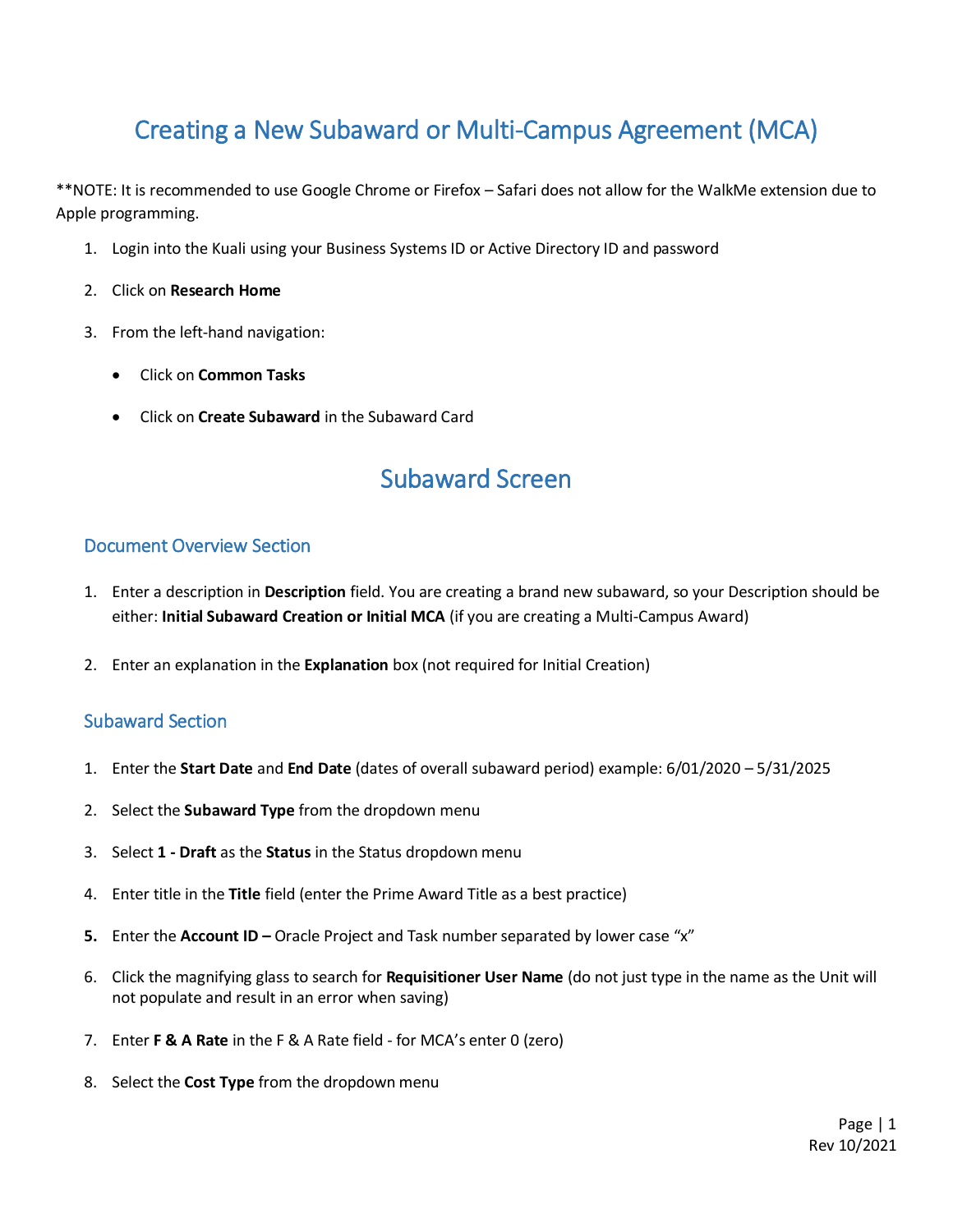- 9. Click the magnifying glass to search for the **Site Investigator** of the Subrecipient location
	- Enter search criteria and click on **search**
	- Select **return value** next the appropriate user

\*If you are unable to locate the Site Investigator in Kuali, you will need to add them to the Address Book. Scroll down and click on the link provided to add a new Address Book entry.

[Instructions for Adding a new Address Book Entry](https://support.ucsd.edu/research?id=kb_article_view&sysparm_article=KB0032553&sys_kb_id=beea0b07db93dc50a4bc41db139619aa)



**10.** Click the magnifying glass in the **Subrecipient** field to search

- Enter search criteria and click on **search** at the bottom of the screen
- Select **return value** next to the correct subrecipient

**If you are unable to find the subrecipient organization, please emai[l researchadmin@ucs.edu.](mailto:researchadmin@ucs.edu) You will need to include:**

- **Name of Organization**
- **Address**
- **Website**

**We will add the new organization to Kuali and you will be notified when complete. This is a required field so you will either need to wait until the new organization is added to Kuali or you may enter 999999 as the organization and proceed with creating your subaward.** 



**You will also need to check that the new organization has registered in Payment Compass. If they have not, you will need to send them an invite to register.**

- 11. Enter the **Supplier Site ID** (this can be found in Oracle Supplier Report)
	- Click on the Address book to locate the Vendor ID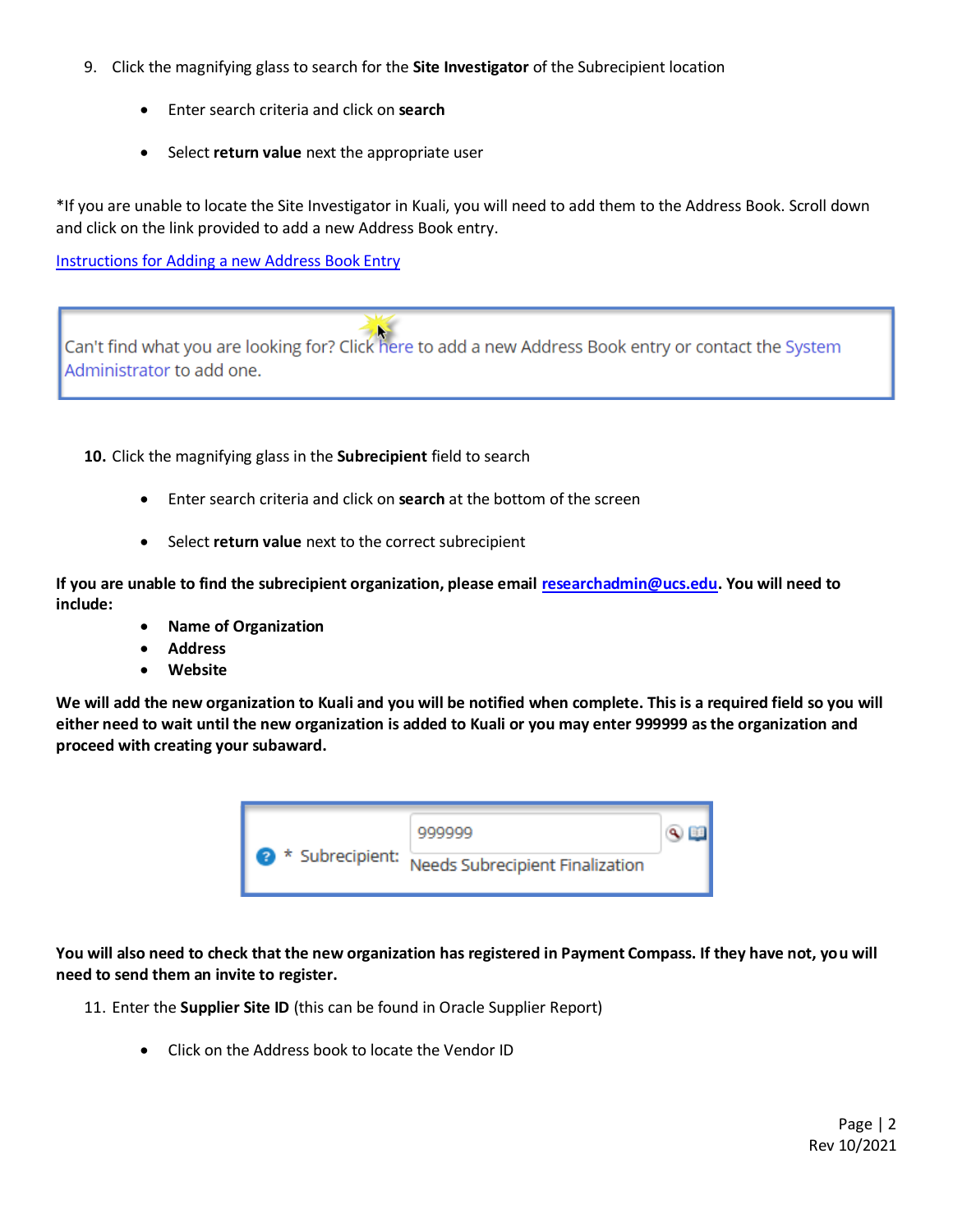| Kuali :: Inquiry — Mozilla Firefox<br>Π                                            | $\times$                    |                                                                            |
|------------------------------------------------------------------------------------|-----------------------------|----------------------------------------------------------------------------|
| https://ucsd-stg.kuali.co/res/kr/directInquiry.do?bu 日 ☆<br>8<br>O                 | Ξ                           |                                                                            |
| <b>ITION POTATOE DATE:</b>                                                         | ́                           |                                                                            |
| <b>Incorporated In:</b>                                                            |                             | de Minimus: n                                                              |
| <b>Indirect Cost Rate</b><br><b>Agreement:</b>                                     |                             |                                                                            |
| <b>IRS Tax Exemption:</b>                                                          |                             |                                                                            |
| <b>State Employee Claim:</b>                                                       |                             |                                                                            |
| <b>State Tax Exempt Num:</b>                                                       |                             | Anticipated Amount:<br>0.00                                                |
| <b>NSF Institutional Code:</b>                                                     |                             |                                                                            |
| <b>Number Of Employees:</b>                                                        |                             | Available Amount:<br>0.00                                                  |
| <b>ONR Resident Rep:</b>                                                           |                             | $\overline{\mathbb{Q}}$<br>Site Investigator:<br>2                         |
| UNIVERSITY OF NORTH CAROLINA AT<br><b>Organization Name:</b><br><b>CHAPEL HILL</b> |                             |                                                                            |
| <b>PHS Account:</b>                                                                |                             | $Q_{\rm eff}$<br>9285                                                      |
| <b>Science Misconduct Compl</b><br>Date:                                           |                             | * Subrecipient: UNIVERSITY OF NORTH CAROLINA AT CHAPEL<br>2<br><b>HILL</b> |
| <b>Telex Number:</b>                                                               |                             |                                                                            |
| <b>Vendor Code:</b><br>25042                                                       | <b>SRS Subaward Number:</b> |                                                                            |
| <b>SAIVE EXPIT QUOIT Date.</b>                                                     |                             |                                                                            |

You will use this code to locate the Supplier Site ID number in the Supplier Site ID Report. Do not enter the Vendor Code as the Supplier Site ID. Follow these instructions to run the Supplier Site ID (SSID) Report in Oracle.

In [Oracle,](https://ofc.ucsd.edu/) download the OFC Suppliers Report by going to the **Oracle dashboard** > **Reports and Analytics** > click on the '**>>**' next to 'All Folders' > **Shared Folders** > **Custom** > **UC San Diego** > **UCSD – OTBI Analyses** > **UCSD-A P2P OFC-Suppliers**

Once the report is downloaded, **search for the Vendor Code** in the **Supplier Number column.** Please note, sometimes the vendor code is listed more than once:

#### **For MCAs (Multi Campus Awards) you will always enter INTERCAMPUS**

**NOTE:** SUPPLIER SITE ID IS CASE SENSITIVE – MUST BE ENTERED EXACTLY AS DISPLAYED (EX: PAYMT CK 1 should not be entered as Paymt Ck 1; INTERCAMPUS should not be entered as InterCampus)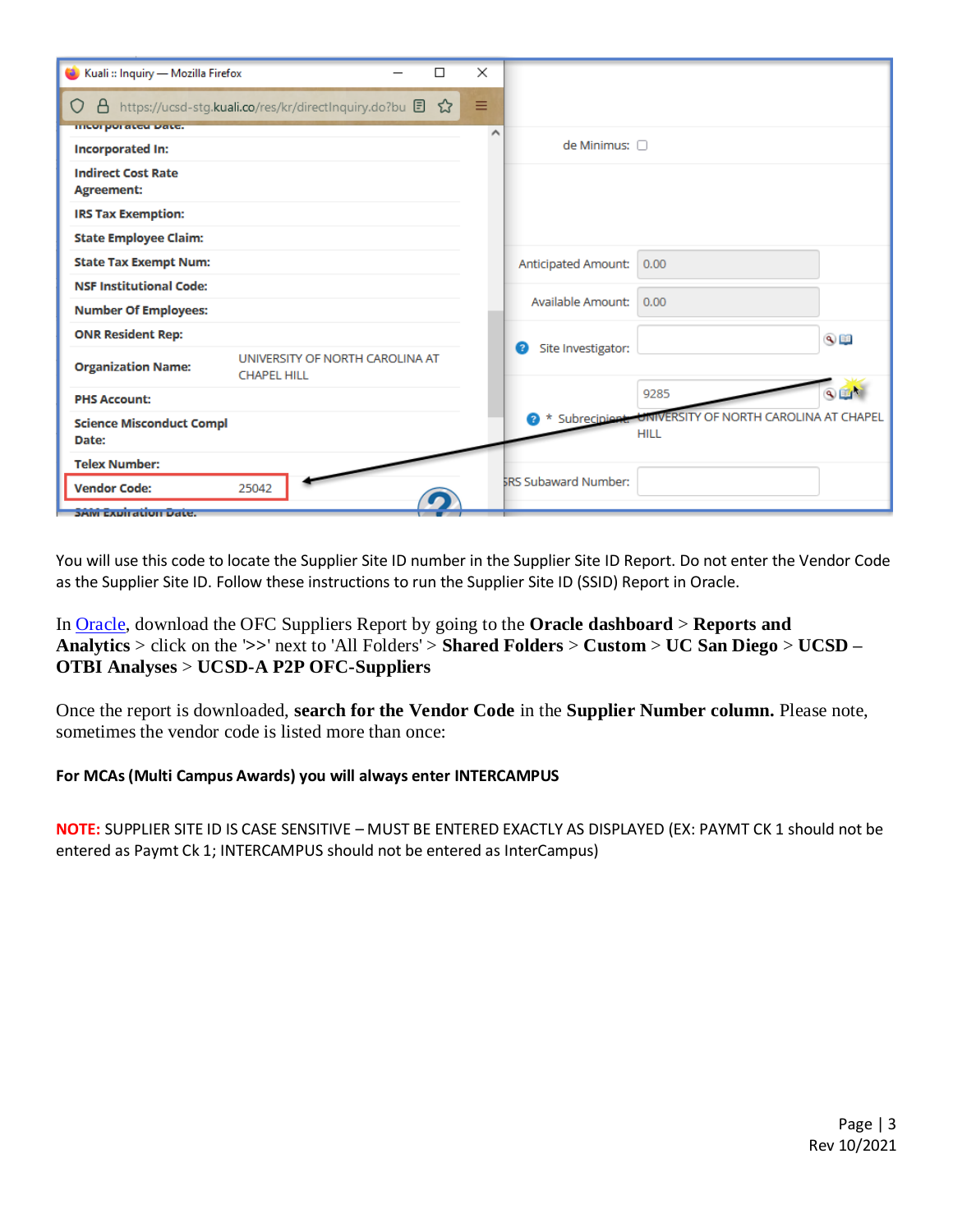### Funding Source Section

- 1. Click the magnifying glass to search for the Award Number
	- Click on the magnifying glass next to **Investigator** and search using the **UCSD PI Name**
	- Click **return value** for the correct PI
	- Click **Search**
	- Select the **return value** next to the correct Award
- 2. Click on the **Add** button at the end of the row under **Actions**

### Contacts Section

- 1. Click the magnifying glass next to the **non-employee ID** 
	- a. Enter search criteria and click on **search**
	- b. Select **return value** next the appropriate user
- 2. Select the **Project Role** from the dropdown menu
- 3. Click on the **Add** button at the end of the row under **Actions**
- 4. Click on **save** at the bottom of the screen
- 5. Navigate to the Financial Screen

## Financial Screen

\*\*This is where you will enter your initial monetary information, as well as the obligation for the 1<sup>st</sup> Period of Performance\*\*\*

### History of Changes Section

- 1. In the **Effective Date** field enter the first date of the subaward
- 2. In the Obligated Change field enter the amount to be paid for the 1<sup>st</sup> Period of Performance
- 3. In the **Anticipated Change** you may enter *either* the amount of the current period of performance **or** you may enter the total **subaward** project amount.
- 4.
- 5. Select the **Modification Type** from the dropdown menu.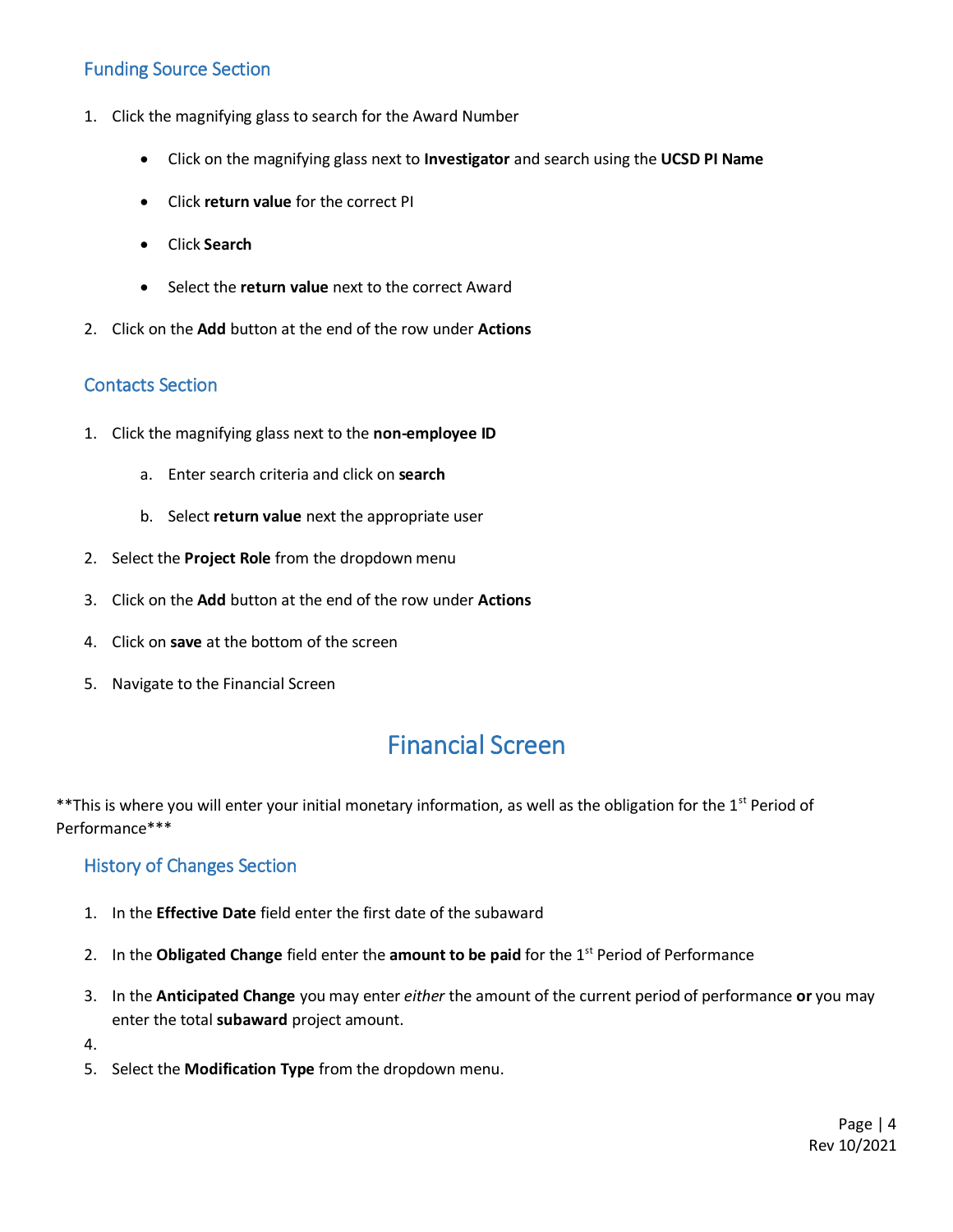- 6. Enter the **Period of Performance Start Date**
- 7. Enter the **Period of Performance End Date**
- 8. In the **File Name** field click on **Choose File** to upload your budget.
- 9. **Click add to save** this entry, then **Save** at the bottom of the screen.
- 10. Navigate to the Supplemental Info Screen

### Supplemental Info Screen

### Principal Investigator – UCSD Section

- 1. Click on **->show** to open the **Principal Investigator Section** and then click on the **magnifying glass** to search for the **UCSD Principal Investigator**
- 2. Enter the search criteria (last name, first name) and click on **search**
- 3. Select **return value** next to the correct investigator
- 4. Click on **Save**
- 5. Navigate to the Comments, Notes, Attachments Screen

### Comments, Notes, Attachments Screen

#### Attachments Section

In the Attachments section you will upload the required documents, **Scope of Work** and **Prime Award.**

- 1. Select your **Attachment Type** from the dropdown menu
- 2. Enter a **Description** (for the **Prime Award**, Prime Award will be the file name)
- 3. **Choose File** under **File Name**
- 4. Click on **save**
- 5. Navigate to the Subaward Actions Screen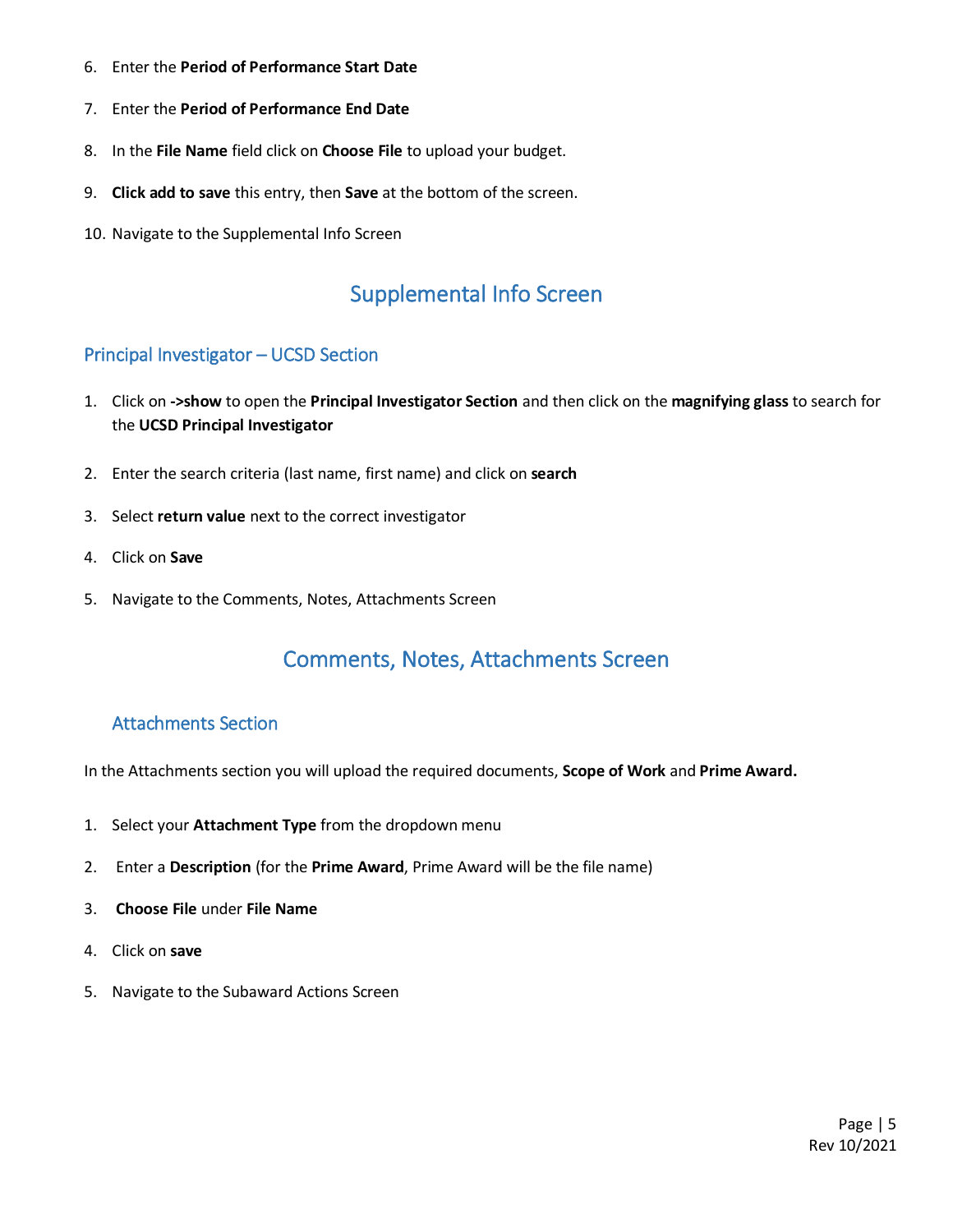## Subaward Actions Screen

- 1. Run a **Data Validation** check here (turning on Data Validation will determine if you have any errors or incomplete information prior to submitting into routing)
- 2. Click on **submit**  A green "Document was successfully submitted" appears.
	- a. Document ID:Status = FINAL
- 3. Navigate back to the **Subaward** screen
- 4. Click on **edit** at the bottom of the screen
- 5. Update your **Status** to **2 – Ready for Negotiation**
- 6. Navigate to the **Subaward Actions** screen and click on **submit**
	- a. Document ID:Status = Enroute

**NOTE:** This will be the only time you use DRAFT & READY FOR NEGOTIATION as a Status. Once the record is updated to ACTIVE by the Ancillary Agreements Team, it stays as ACTIVE until the record is CLOSED out.

**Recall Button:** After you have submitted your subaward to the Ancillary Team and the Status is *Enroute,* you have the *recall* option available (this button does not appear until the subaward has been submitted with a status of *Ready for Negotiation*). This will return the subaward to a status of *saved* and allow you to make edits and resubmit.

- 1. Click on Recall
- 2. Enter an explanation for recall in the popup box
- 3. Click *ok*

# Adding a Modification

A modification is any change that you make to the subaward. For example (NCE – No Cost Extension; Adding more money and a new period of performance, etc.)

- 1. Click on **Common Tasks**
- 2. Navigate to the **Subaward Card**
	- Click on **Search Subawards**
	- Enter the **Subaward ID** in the Search Field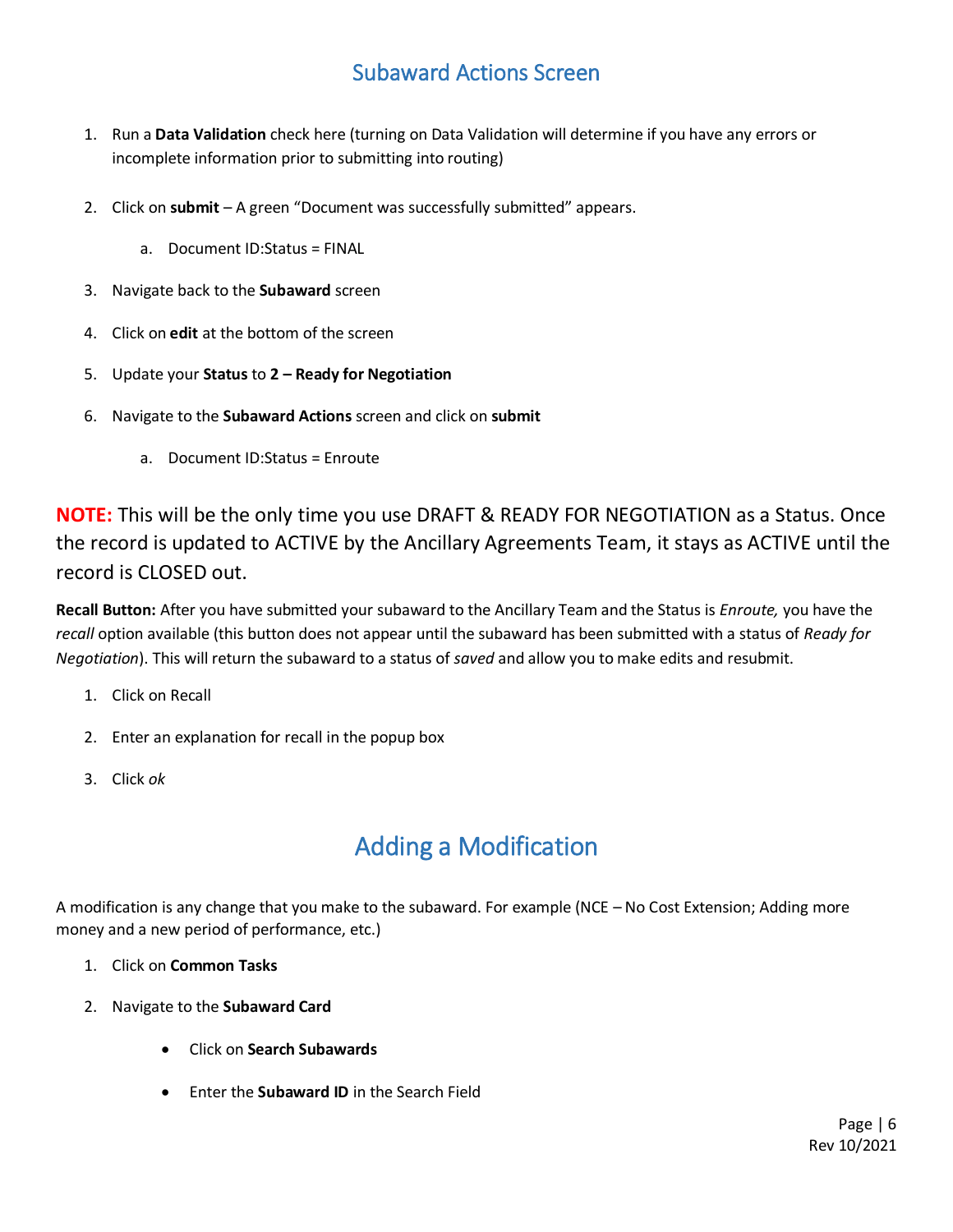- i. If you are searching for a migrated record from Marketplace, enter the PO number in the Archive location.
- Select **Document Status – Both**
- Click on **Search**
- Select **open** next the correct subaward

## Subaward Screen

### Document Overview Section

- 1. Scroll to the bottom of the screen and click on **edit**
- 2. Update the **Description** (failing to update the description from the previous entry can cause delays). This

description conveys to the subaward team what you are requesting.

- 3. In the **Explanation** field enter the explanation of the change
- 4. Click on **save**
- 5. Navigate to the Financial Screen

## Financial Screen

### History of Changes Section

- 6. In the **Effective Date** field enter the start date of the new **Period of Performance.**
- 7. In the **Obligated Change** field enter the dollar amount for the new **Period of Performance** (if you are not

entering a financial modification, enter 0.00 in this field).

- 8. **Anticipated Change** field If you entered the total subaward amount in this field when you created your Initial Subaward or MCA **and** you are not adding (or subtracting) any money to the total subaward, enter 0.00. When you created your Initial Subaward or Initial MCA and you **only entered the amount for the 1st Period of Performance here**, you will enter the same amount here that you entered in the Obligated Change field for the new period of performance.
- 9. Select the **Modification Type** from the dropdown menu.
- 10. Enter the **Period of Performance Start Date**
- 11. Enter the **Period of Performance End Date**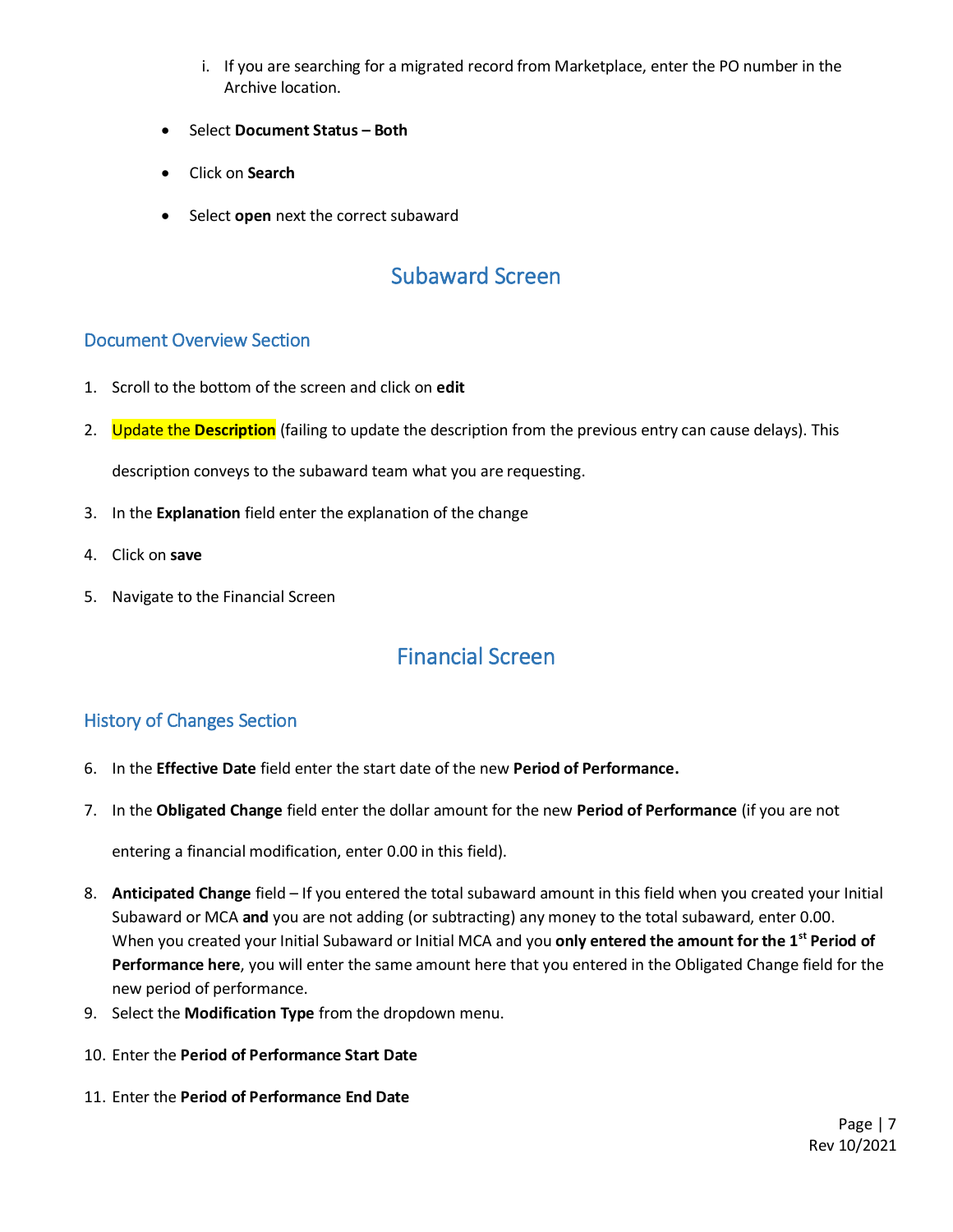- 12. In the **Comments** field enter any additional notes for the Ancillary Agreements team (this is optional)
- 13. In the **File Name** field click on **Choose File** to upload your budget.
- 14. Click on **add – if you don't click on "add" this transaction will not be saved, even if you click on Save at the bottom of the screen.**
- 15. Navigate to the Subaward Actions Screen

### Subaward Actions Screen

### Data Validation Section

1. Run a **Data Validation** check here (turning on Data Validation will determine if you have any errors or

incomplete information prior to submitting into routing)

2. Click on **submit** – A green "Document was successfully submitted" appears.

## Processing an Invoice

**BEFORE you process and submit an invoice, check to ensure that the requisitioner is accurate. Submitting your invoice to be approved by an incorrect requisitioner cannot be undone. You will need to email [researchadmin@ucsd.edu](mailto:researchadmin@ucsd.edu) and ask that they have ITS approve the invoice.**

#### **Instructions – [Updating the Requisitioner](https://support.ucsd.edu/research?id=kb_article_view&sysparm_article=KB0032243&sys_kb_id=9021de071bd66450df40ed7dee4bcbec)**

**You should also verify the Supplier Site ID prior to processing and submitting an invoice.**

**Instructions – [Adding or Updating the Supplier Site ID](https://support.ucsd.edu/research?id=kb_article_view&sysparm_article=KB0032524&sys_kb_id=0ea83f37db7fe010d4781c79139619af)**

- 1. Click on **Common Tasks**
- 2. Navigate to the **Subaward Card**
	- Click on **Search Subawards**
	- Enter the **Subaward ID** in the Search Field
	- Select **Document Status – Both**
	- Click on **Search**
	- Select **open** next the correct subaward